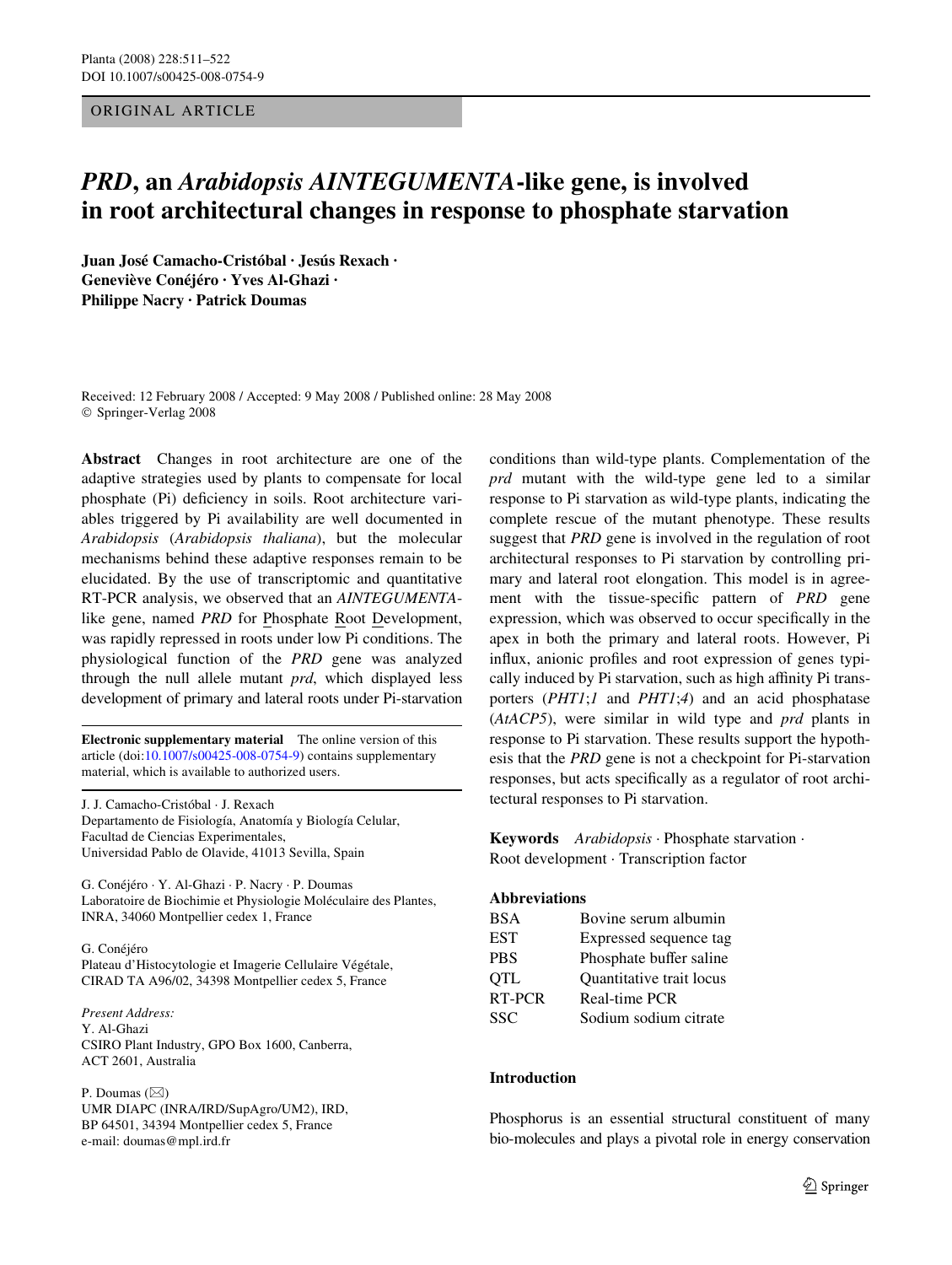and metabolic regulation. Paradoxically, phosphorus bioavailability is one of the most challenging problems in crop nutrition and is often a limiting factor even in fertile soils. Although inorganic orthophosphate (Pi), the assimilated form of phosphorus, may be present in sufficient amounts, the high soil binding capacity of Pi leads to very low Pi concentrations available to plants (Hinsinger [2001](#page-10-0)). As a consequence, under Pi limiting conditions, plants have evolved sophisticated metabolic and developmental strategies to maintain Pi homeostasis and to maximize its acquisition from the rhizosphere. These adaptive responses to increase the availability of internal or external Pi include increased expression of high-affinity Pi transporters, enhanced production of enzymes such as phosphatases and nucleases, and secretion of organic acids (Raghothama [1999](#page-11-0); Raghothama and Karthikeyan [2005\)](#page-11-1). Besides allowing roots to explore a larger volume of soil in search of nutrient-rich patches, changes in the root system architecture play a central role in the plant's adaptive response to Pi starvation. In recent years, this adaptive response has been widely studied and several studies have described the effects of Pi deprivation on root architecture. In *Arabidopsis*, Pi starvation affects primary root growth and lateral root initiation and elongation (Williamson et al. [2001;](#page-11-2) Linkohr et al. [2002](#page-10-1); López-Bucio et al. [2002](#page-10-2), [2005](#page-10-3); Al-Ghazy et al. 2003; Nacry et al. [2005](#page-11-3)). In fine, Pi deprivation alters cell division and elongation at the primary root tip and induces an irreversible shift from an indeterminate to a determinate root growth program in which the quiescent center seems to play a central role (Sánchez-Calderón et al. [2005](#page-11-4)). However, despite recent extensive studies on global gene expression during Pi deficiency, little is known about the molecular components of the signal transduction pathway that trigger the Pi-starvation responses (Hammond et al. [2003;](#page-10-4) Uhde-Stone et al. [2003](#page-11-5); Wasaki et al. [2003,](#page-11-6) [2006;](#page-11-7) Wu et al. [2003](#page-11-8); Misson et al. [2005;](#page-11-9) Muller et al. [2007](#page-11-10)). To date, only few transcription factors have been shown to be required for Pi-starvationdependent responses in higher plants. The MYB transcription factor PHR1 was first reported to control a small subset of Pi-starvation responses that including only a few genes whose expression is activated by Pi limitation, such as *AtACP5*, *AtIPS1*/*3, At4*, and *RNS1* (Rubio et al. [2001](#page-11-11)). In addition, *phr1* mutants showed reduced anthocyanin accumulation, fresh weight, intracellular Pi, and, to a lesser extent, a reduced root-to-shoot growth ratio in response to Pi starvation, indicating that PHR1 is a positive regulator of Pistarvation responses. However, other changes in root architecture typically associated with Pi deficiency were unaffected in *phr1*. Recently, the bHLH transcription factor OsPTF1 was shown to provide tolerance to Pi starvation in rice and to be involved in the efficient utilization of Pi in plants (Yi et al. [2005\)](#page-11-12). The WRKY75 transcription factor has also been characterized as a regulator of Pi stress responses, but its regulatory effect on root architecture was independent of the Pi status of the plant (Devaiah et al. [2007\)](#page-10-5). Moreover, several groups have also isolated mutants impaired in their Pi response including *pdr2,* which disrupts sensing of low external Pi availability that lead to alterations in root growth (Ticconi et al. [2004](#page-11-13)), and *lpi* that fails to arrest primary root growth when grown under low Pi conditions (Sánchez-Calderón et al. [2006](#page-11-14)). The molecular function of these genes is still unknown and none of these mutations specifically triggered changes in root architectural responses to Pi starvation. By the use of an elegant QTL approach, Reymond et al.  $(2006)$  $(2006)$  and Svistoonoff et al.  $(2007)$  $(2007)$  recently identified an *LPR* gene encoding a multicopper oxidase specifically expressed in the root tip and involved in the sensing of the external Pi concentration.

Thus, the aim of this work was to identify and characterize regulatory genes specifically involved in root architectural responses to Pi deprivation in *Arabidopsis*. Using transcriptome analysis, we identified a transcription factor named PRD for Phosphate Root Development, belonging to the *AINTEGUMENTA*-like (*AIL*) gene family (Nole-Wilson et al. [2005](#page-11-17)), that was regulated by Pi starvation. Indepth physiological, genetic, histological, and molecular analyses show that this gene regulates root growth responses to Pi deprivation.

# **Materials and methods**

#### Plant material and growth conditions

*Arabidopsis thaliana*, ecotype Columbia (Col-0) and T-DNA mutant seeds were obtained from the Nottingham Arabidopsis Stock Centre (Scholl et al. [2000\)](#page-11-18). Seeds were surface-sterilized in 4% (v/w) Bayrochlor (Bayrol, Mundolsheim, France), 50% (v/v) ethanol for 15 min, and washed three times with 100% ethanol and three times in sterile water. Sterile seeds were sown on  $12 \times 12$  cm Petri dishes (Greiner Bio-One, Frickenhausen, Germany) containing 40 ml of sterile culture medium and sealed with Parafilm. The high Pi culture medium contained 0.5 mM  $CaSO_4$ , 2 mM  $KNO_3$ , 0.5 mM  $MgCl_2$ , 0.05 mM NaFe-EDTA, 1 mM KH<sub>2</sub>PO<sub>4</sub>, 2.5 mM Mes, 50  $\mu$ M H<sub>3</sub>BO<sub>3</sub>, 12  $\mu$ M MnCl<sub>2</sub>, 1  $\mu$ M CuCl<sub>2</sub>, 1  $\mu$ M ZnCl<sub>2</sub>, and 30 nM  $NH<sub>4</sub>$ Mo adjusted to pH 5.7 with 1 N KOH and solidified with 0.8% (w/v) Bactoagar (DIFCO, BD Bioscience, Sparks, MD, USA). All chemicals were purchased from Sigma Chemicals (St. Quentin, France). In the low Pi medium,  $KH_2PO_4$  was replaced by 1 mM KCl and the Pi content was estimated at  $3 \mu M$  due to the slight Pi content of Bactoagar. After sowing on either high or low Pi medium, Petri dishes were cold treated at 4°C for 24 h in darkness to promote and synchronize germination,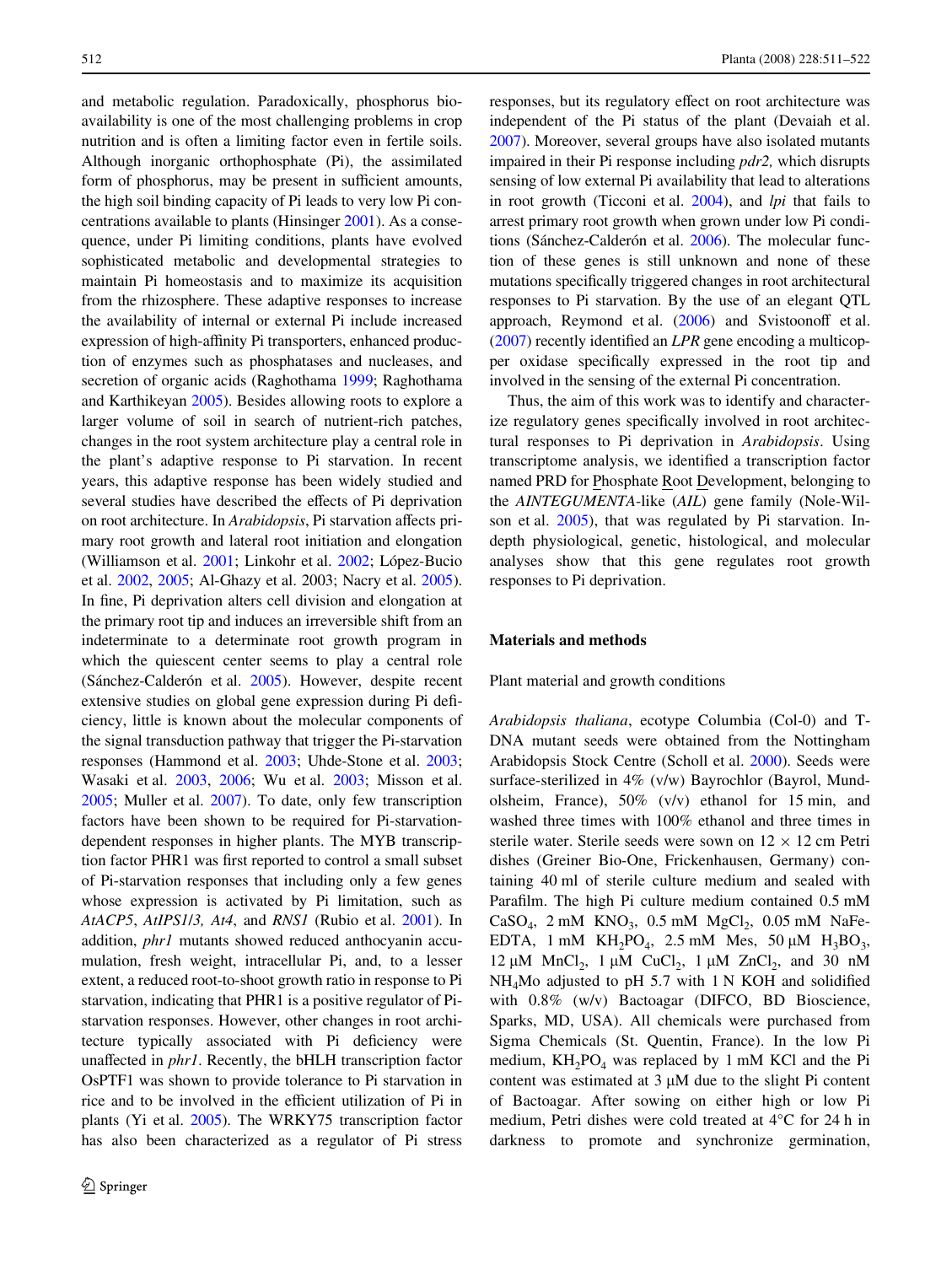subsequently transferred in a vertical position to a growth chamber at a temperature of 21.5°C, and subjugated to a photoperiod of 16 h of light  $(150 \text{ \mu mol m}^{-2} \text{ s}^{-1})$  from fluorescent and metal halogen lamps.

#### Morphological analysis

A desktop scanner (resolution: 450 dpi) was used to record images of the root system directly from plants growing in Petri dishes. Images corresponding to different growth times were analyzed using Optimas software version 6.1 (Media Cybernetics, Silver Spring, MD, USA). The length of primary and lateral roots, and the number of lateral roots were determined manually. Data were exported to an Excel work-sheet for final processing. All results were statistically analyzed using Statistica software version 7.1 (Statsoft, Tulka, OK, USA). For the analysis of variance, 2- and 3-factors ANOVA with an LSD post hoc test were used to measure differences ( $P = 0.05$ ).

# Identification of a T-DNA insertion mutant for the PRD gene

The homozygote plants of the T-DNA insertion line  $(SALK_046920)$  for the At1g79700 gene were identified by PCR with the following primer sets: 5'-TTCGA ATGGGCTTAGAATCG-3' and 5'-AGGGAACAAAG AAGGTCACG-3' from the gene and the primer LBb1, from the T-DNA region. Individual homozygous mutants were back-crossed twice with the wild-type Col-0. The genotype of the  $F_2$  individuals was checked by PCR using gene-specific primers and T-DNA primers.

## Plant transformation

For complementation of the *prd* mutant, a 5.1-kb fragment, containing the PRD coding region and the 1.34 kb of the 5' flanking DNA upstream of the starting codon, was amplified by PCR with 5'-AATGGATCCATTCC GGCATGTAAAGATCG-3' and 5'-GGCAAGCTTAG ACGTCACGGATGACGAA-3' primers and DNA genomic BAC F20B17 as the template. The PCR product was cloned into the binary vector pCAMBIA1300 (Cambia, Canberra, Australia) using *Bam*HI and *Hind*III restriction sites (underlined in the sequence primers). The construct and empty vector control were used to transform *Arabidopsis* plants using the floral-dip method (Clough and Bent [1998](#page-10-6)) and transgenic seedlings were selected by spraying 50  $\mu$ g l<sup>-1</sup> Basta.

#### RNA extraction and analysis

Frozen roots were ground in liquid nitrogen and total RNA was isolated using TRIzol reagent (Invitrogen, Cergy

Pontoise, France) according to the manufacturer's protocol. The quality and quantity of RNA were measured with  $OD_{280}/OD_{260}$  and gel electrophoresis. RNA extracts were stored at  $-80^{\circ}$ C prior to hybridization onto macroarrays or PCR quantification.

#### Macroarray analysis

Macroarrays were prepared, hybridized and analyzed as previously described (Al-Ghazi et al. [2003](#page-10-7); Tranbarger et al. [2003\)](#page-11-19). Complex probes were prepared from 5 to 10 µg of total RNA, using anchored oligo-dT ( $VT_{18}$ ) as previously described (Al-Ghazi et al. [2003](#page-10-7)). Two sets of macroarray hybridizations were performed in two replicate biological experiments and three membranes were used for each hybridization.

#### Quantitative real-time PCR

Three micrograms of RQ-DNase (Promega, Madison, WI, USA) digested total RNA was used to prepare cDNA by reverse transcription using M-MLV reverse transcriptase (Promega) and oligo-dT  $(V_{18})$  primers, according to the manufacturer's protocol. Gene expression was determined by quantitative RT-PCR (LightCycler, Roche Diagnostics, Mannheim, Germany) using gene-specific primers (see sequences below) and LightCycler FastStart DNA Master SYBR GREEN I (Roche Diagnostics). Specific primers were designed to generate PCR gene products between 100 and 250 bp. Expression levels of tested genes were normalized to expression levels of the *EF1a* (At1g07920, At1g07930, At1g07940) or *TUBULIN* (At5g12250) gene. Gene-specific primer sequences were  $[5'-3'$  and corresponded to forward  $(F)$  or reverse  $(R)$  gene sequences] for PRD (At1g79700): F, CAAATGCGCTTCGTATCTCC; R, TAAAACAGCGTCTGCGTCTG; for *AtACP5* (At3g17790): F, TCATCGATCCTACCTAATTCATCA; R, ACCCCAA TCTCCGATGACTA; for *PHT1*;*1* (At5g43350): F, AAAA CCAAACATCGCACTCC; R, CCAGGCATCGGAGTTA AGAA; for *PHT1*;*4* (At2g38940): R, TGATAAGCTCGG GAGGAAGA; F, TGGTTGCGGATAAAGGGTA G; for *EF1* (At1g07940): F, GTCGATTCTGGAAAGTCGAC C; R, AATGTCAATGGTGATACCACGC; for *TUBULIN* (At5g12250): F, ATAGCTCCCCGAGGTCTCTC; R, TCC ATCTCGTCCATTCCTTC.

#### Whole-mount in situ hybridization

Sense and antisense probes were labeled with UTP-digoxigenin (Roche Diagnostics) during transcription with the T7 MAXIscript kit (Ambion, Applied Biosystems, Courtaboeuf, France). Nucleic probes for *PRD* and *PLT1* (At3g20840) were specially designed to reach a length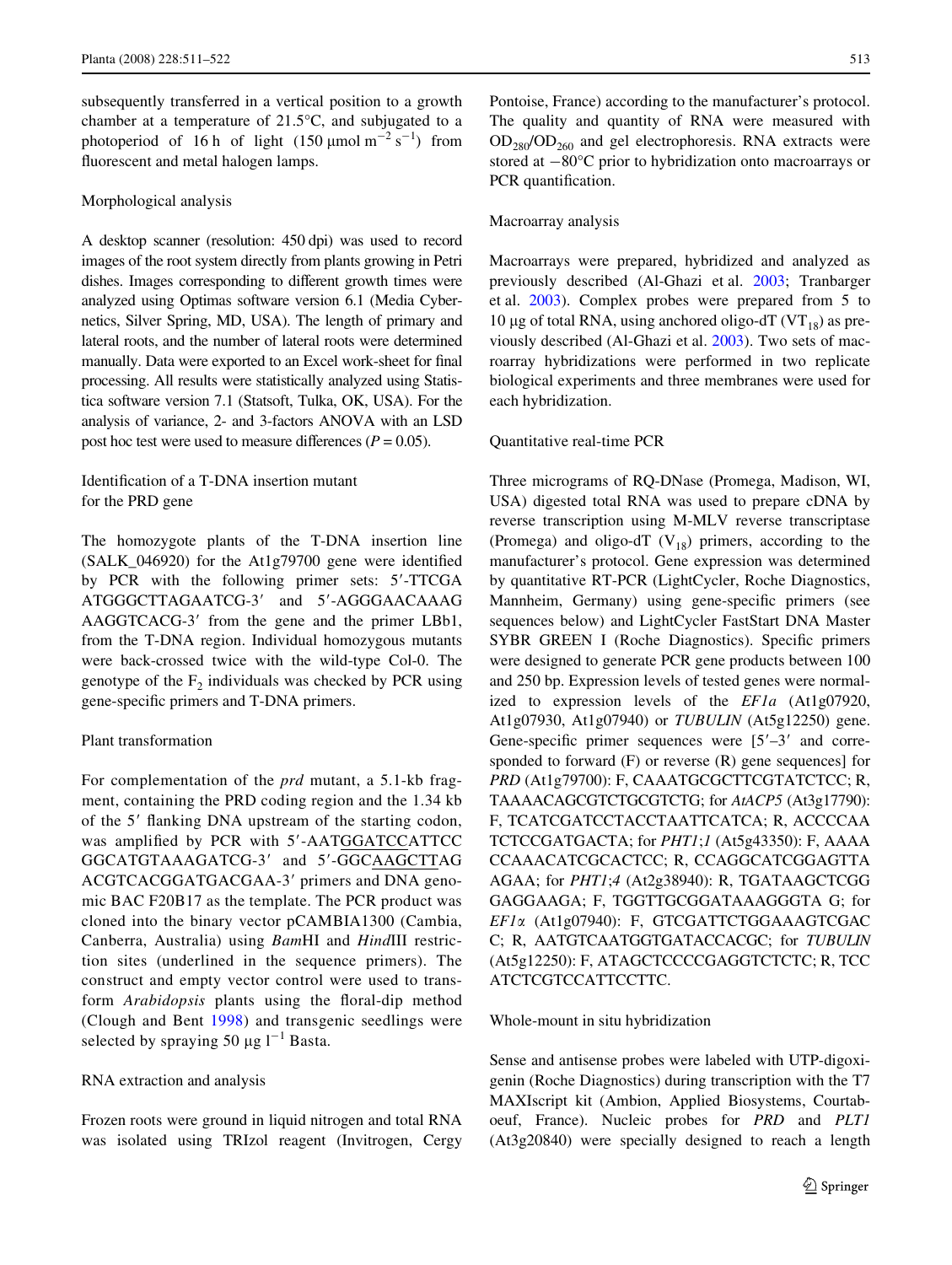between 150 and 200 bp. Probes for ribosomal 18S were used as controls. Whole-mount in situ hybridization was performed manually according to Friml et al. [\(2003](#page-10-8)) with the following modifications: 8-day-old *Arabidopsis* seedlings were fixed for 30 min in nylon biopsy bags in a 1:1  $(v/v)$ mixture of fixation solution (4% paraformaldehyde,  $15\%$ DMSO, 0.08 M EGTA, 0.1% Tween 20 in PBS pH 7.4) and heptane, with shaking. The fixed seedlings were then incubated in methanol (2  $\times$  5 min), ethanol (3  $\times$  5 min), ethanol/safesolv (Labonord, Templemars, France) mixture (1:1, 30 min), washed with ethanol ( $2 \times 5$  min), and rehydrated in ethanol/PBS series (75, 50 and 30%, 10 min each). The rehydrated seedlings were post-fixed in fixation solution (20 min) and washed in PBS ( $3 \times 5$  min). To remove proteins from RNA, the samples were treated by proteinase K digestion (40  $\mu$ g ml<sup>-1</sup>) for 20 min at 37°C and the reaction was stopped with glycine (0.2% in PBS) for 5 min. The samples were washed in PBST (PBS, 0.1% Tween 20,  $2 \times 10$  min). The treated samples were incubated in 2 ml Eppendorf tubes in a 1:1 mixture (PBST/hybridization mix) for 15 min, pre-hybridized in 400  $\mu$ l of hybridization mix (50% formamide,  $10\%$  dextran sulfate,  $5\times$  Denhardt's solution,  $2 \times$  SSC and 1 mg ml<sup>-1</sup> tRNA) for 2 h at 45°C, and hybridized in 400  $\mu$ l of hybridization mix with 0.5– 1 ng  $\mu$ l<sup>-1</sup> denatured riboprobes overnight at 45°C. After hybridization, seedlings were washed for 10, 60, and 20 min in a solution containing 50% formamide,  $2 \times SSC$ , and 0.1% Tween 20, at 50°C, and then incubated in NTE buffer (10 mM Tris–HCl, pH  $7.5$ , 1 mM EDTA,  $0.5$  M NaCl) twice at room temperature. RNaseA digestion (40  $\mu$ l ml<sup>-1</sup> in NTE) was carried out for 30 min at 37°C. The samples were finally washed in  $2 \times$  SSC-0.1% Tween 20 for 20 min at 50 $^{\circ}$ C and in 0.2 $\times$  SSC-0.1% Tween 20 for 20 min at 50°C.

For signal detection, samples were equilibrated in PBST for 10 min, blocked for 2 h in 2% BSA in PBST and incubated with gentle agitation in an anti-digoxigenine alkaline phosphatase-conjugated Fab fragment antibody (Roche Diagnostics) 1/1000 in PBST, 2% BSA, overnight at 4°C. After five washes in PBST for 20 min each, the tissues were equilibrated in detection buffer  $(0.1 \text{ M Tris-HCl}, \text{pH } 8.2, \text{m}$ 2 mM Levamisole) for 10 min and in the substrate from Vector Blue (Vector Laboratories, Burlingame, CA, USA) for 2 h. The reaction was stopped by immersion in 0.1 M Tris–HCl, pH 8.2, follow by water. The seedlings were mounted in Mowiol on ESCO slides. The microscope imaging was performed at the Montpellier RIO Imaging Plateform ([www.mri.cnrs.fr](http://www.mri.cnrs.fr)) with a Leica DM6000 microscope (Leica Microsystems, Rueil-Malmaison, France) and images were processed through Volocity 4.0.1 (Improvision, Lexington, MA, USA). The experiment was repeated four times, and for each experiment, 20 seedlings were used for each treatment.

#### Pi influx measurements

Pi influx was measured on whole plants grown on vertically oriented agar plates for 12 days. Roots of whole plants were placed for 2 min at  $25^{\circ}$ C in a 0.05 mM NH<sub>4</sub>H<sub>2</sub>PO<sub>4</sub> solution adjusted to pH 4.5 with Mes buffer, transferred in an identical solution containing 7.4 kBq ml<sup>-1</sup> of  $[^{33}]$ Phosphorus radiotracer (GE Healthcare, Aulnay sous Bois, France). After 20 min of incubation, the roots were washed three times for 30 s in ice-cold  $0.2$  mM CaSO<sub>4</sub> solution, harvested, and blotted with absorbent paper. Their soluble content extracted in a 100 mM HCl solution by heating for 30 min at 70°C. The radioactivity of the acidic extract was determined after addition of scintillation liquid (Ultimas Gold, Packard, Rungis, France) using a scintillation counter (Tri-Carb 2101 TR, Packard). Pi influx was measured on plants grown in similar conditions as described earlier for root measurements.

## Soluble anionic profiles

Soluble anions were extracted by incubating 20 mg of fresh tissues in 1 ml 70°C water for 30 min, and these water soluble extracts were filtered  $(0.45 \mu m,$  cellulose acetate, Nalgene) to remove particular matter. Pi and major inorganic and organic anions were analyzed by high-performance ion chromatography (LC20, Dionex, Voisins Le Bretonneux, France) using a Dionex IonPac AS11 column and a sodium hydroxide (1–22 mM) linear gradient as described by El Kassis et al. ([2007](#page-10-9)).

## **Results**

# The *PRD* expression is repressed by Pi starvation in *Arabidopsis* roots

In order to identify transcription factors involved in root architectural responses to Pi-deprivation, a set of 126 putative transcription factor ESTs were arrayed on nylon membranes (Tranbarger et al. [2003\)](#page-11-19). Hybridizations were performed with RNA extracted at 5, 7, 10, and 14 days after germination in both the control and Pi-starved plants. These time points were selected according to the time-course analyses of the root adaptive responses to Pi-deprivation reported by Al-Ghazi et al. ([2003\)](#page-10-7). This transcriptomic approach led to the selection of 19 transcription factors upor down-regulated in response to Pi starvation (data not shown). Among them, one gene (At1g79700) showed a unique expression profile under Pi-starvation conditions characterized by global repression of expression (Fig. [1a](#page-4-0)). After 5 days of culture on high Pi medium, the root expression of this gene rapidly increased to reach a plateau from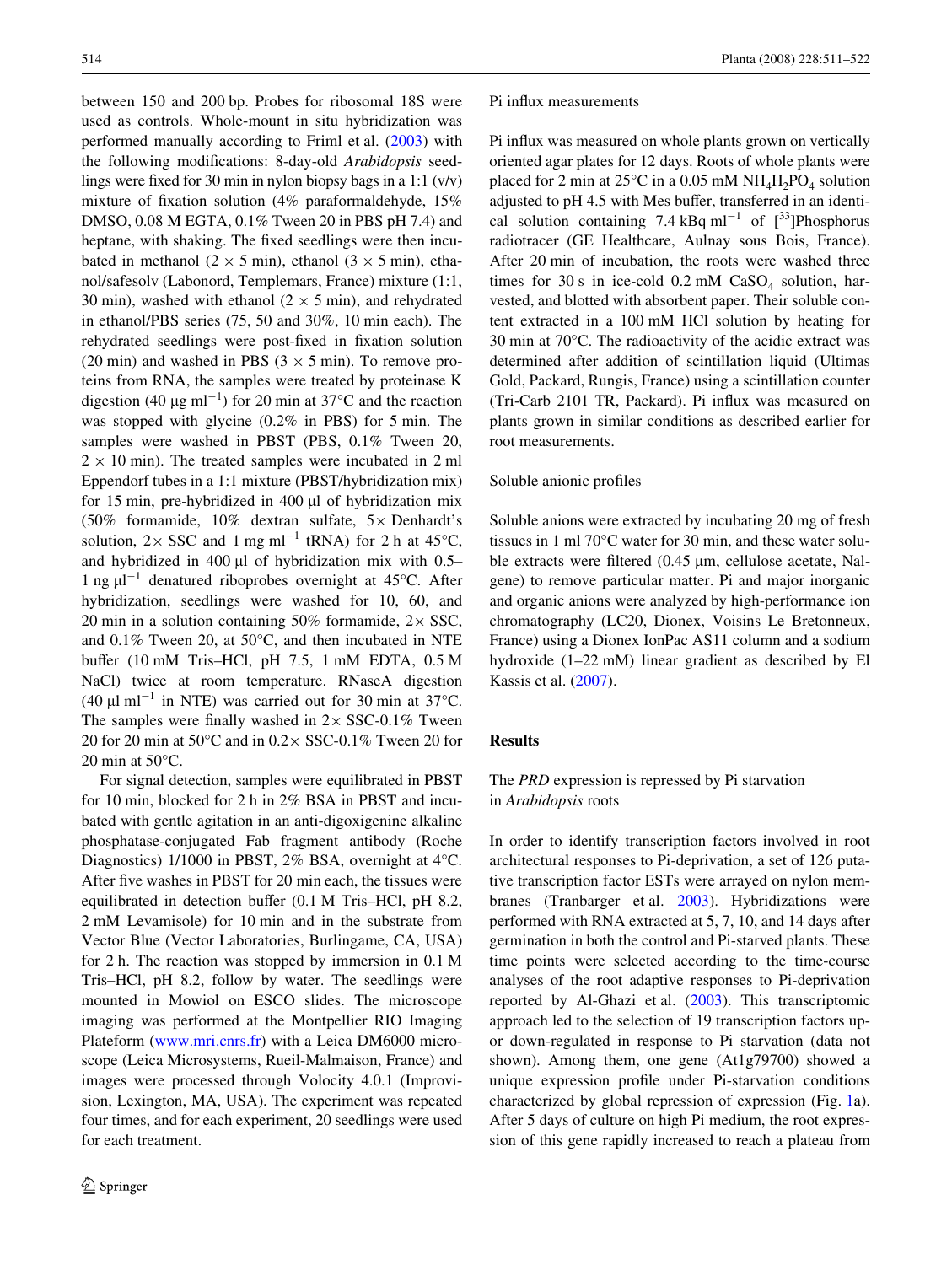

<span id="page-4-0"></span>Fig. 1 Kinetic effects of Pi availability on the root expression profiles of *PRD* and *AtPT2* genes in *Arabidopsis* roots. Wild-type Columbia seedlings were grown for 14 days in the presence of low (3 µM; *open circles*) or high (1 mM; *full circles*) concentrations of Pi on vertically orientated agar plates. **a** Macroarray analysis of PRD expression. **b** Qantitative RT-PCR analysis of *PRD* expression. **c** Qantitative RT-PCR analysis of *AtPT2* (At2g38940) expression. Relative expression levels are expressed in arbitrary units. Data correspond to the average

day 10. In contrast, on low Pi medium, the expression remain unchanged and led to a maximum fold change (+P/  $-P$ ) of 1.7 at day 10 after germination. This expression profile was confirmed by quantitative RT-PCR analysis in three independent experiments (Fig. [1](#page-4-0)b). In parallel, the expression of a high-affinity Pi transporter gene (*PHT1*;*4*) was analyzed as a root-specific marker of Pi starvation and, as expected, under Pi-starvation conditions, the expression of this gene increased continuously throughout the growth time course (Fig. [1c](#page-4-0)).

These data showed that the level of At1g79700 mRNA accumulation in *Arabidopsis* roots was dependent of the Pi content of the growth medium. This gene, named *PRD* for Phosphate Root Development, encodes a putative AP2/ERF transcription factor and belongs to the family of *AINTEGU-MENTA*-like (AIL) genes as defined by Nole-Wilson et al. [\(2005\)](#page-11-17). The AP2 subgroup of this family is comprised of 18 genes including the floral developmental gene *AINTEGU*-*MENTA* (*ANT*; Elliott et al. [1996;](#page-10-10) Klucher et al. [1996](#page-10-11)) and the root developmental meristem genes *PLETHORA1* (*PLT1*) and *PLT2* (Aida et al. [2004](#page-10-12)).

# The *PRD* gene is involved in the regulation of architectural root responses to Pi starvation

To determine the physiological function of PRD in *Arabidopsis*, one mutant line that harbors the T-DNA insertion in the *PRD* gene (Salk\_046920) was isolated in the T-DNA insertion collection generated at the Salk Institute (Alonso et al. [2003\)](#page-10-13). The T-DNA insertion was localized in the eighth exon (Fig. [2](#page-5-0)a). The presence and the location of the T-DNA insertion were verified by junction PCR and sequencing. Nucleotide sequencing of the T-DNA::genomic borders of the homozygous *prd* mutant revealed that the T-DNA insertion site was 2872-bp downstream of the translation start. Individual homozygous mutants were back-crossed twice with the wild-type Col-0. To ensure that the T-DNA insertion altered *PRD* gene expression in this mutant, PCR analyses were carried out regardless of Pi growth conditions. No amplification was detected in the *prd* mutant indicating that it is probably a null allele (Fig. [2](#page-5-0)b). Under greenhouse conditions with normal fertilization, the aerial parts of *prd* mutants were phenotypically normal. Their vegetative and floral development and seed production were similar to that of wild-type plants. In contrast, under low-Pi (3 μM) conditions, root growth pattern of *prd* mutants were found to be distinguishable from the wildtype plants (Fig. [2c](#page-5-0)).

To precisely evaluate the consequences of *PRD* gene disruption on root architectural responses to Pi starvation, we examined the root growth parameters for mutant plants grown under high- and low-Pi conditions (Fig. [3\)](#page-6-0). Wild type and *prd* seeds were germinated on medium with high Pi content during 7 days and then transferred to fresh agar plates on media with low- or high-Pi concentrations during 5 days. Temporal analysis of the root system architecture of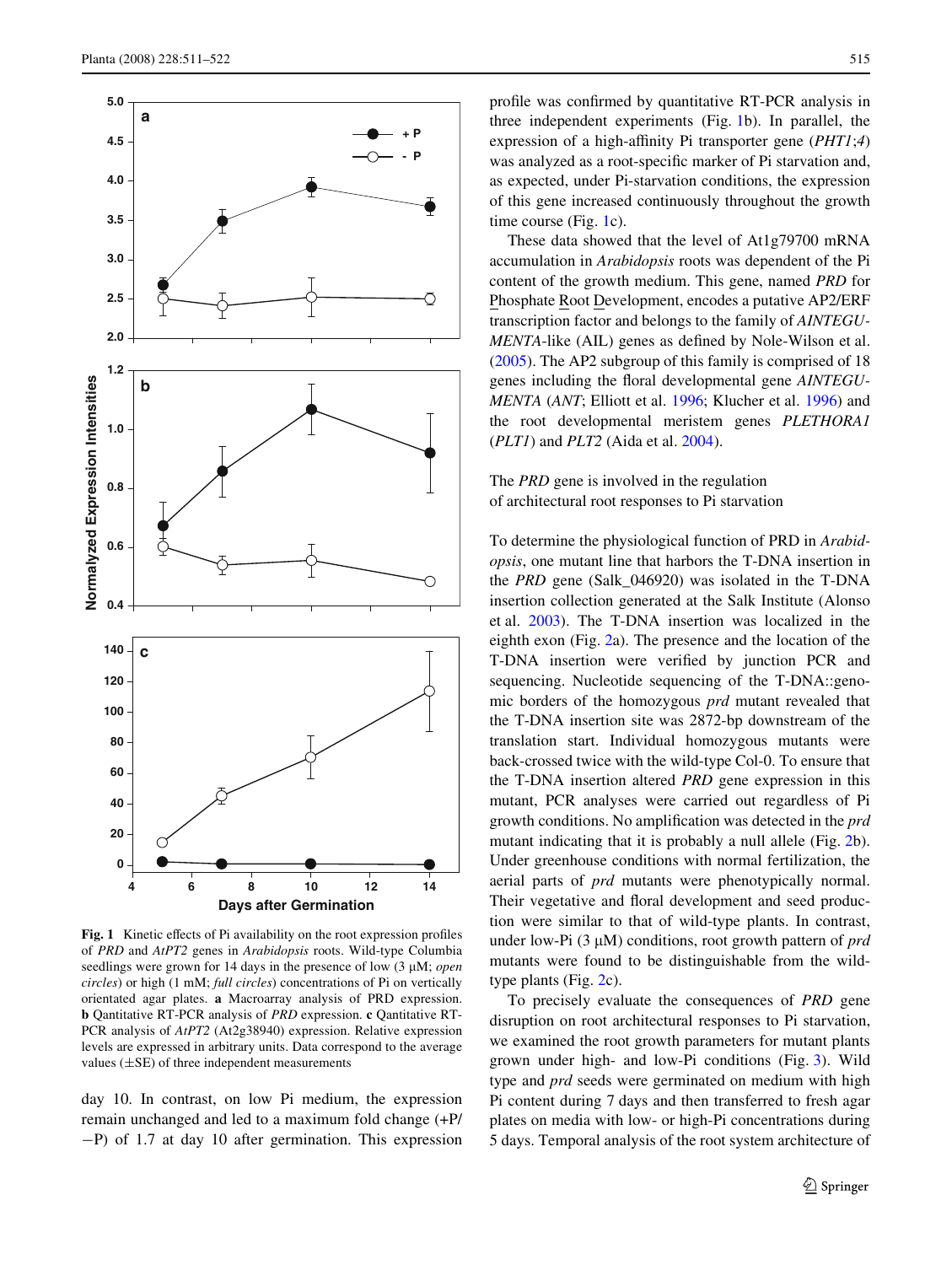

<span id="page-5-0"></span>**Fig. 2** Isolation of the *prd* T-DNA insertional mutant. **a** Intron–exon organization of the *Arabidopsis PRD* gene (At1g79700) and T-DNA location. *Gray shaded boxes* indicate untranslated regions, and *solid black boxes* and the *solid line* indicate coding regions and the intron, respectively. The position of the T-DNA insertion in the *prd* allele is indicated by a *triangle* (not to scale). **b** PCR analysis of *PRD* transcript in wild type (Col-0) and mutant alleles. Expression of *GAPDH*

wild type and *prd* seedlings was determined 7–12 days after germination (i.e. from day 0 to day 5 after transfer; Supplementary Fig. S1). As confirmed at day 5 after transfer (Fig. [3\)](#page-6-0), when grown on high Pi medium, both *prd* and wild-type plants showed a similar root phenotype suggesting that, under optimal culture conditions, PRD plays no role in root growth. In contrast, low Pi availability reduced the length of primary roots in wild-type plants (30%), while the reduction was more drastic (45%) in *prd* plants and their primary root growth was almost arrested (Fig. [3a](#page-6-0)). Furthermore, low Pi availability promoted lateral root elongation in wild-type plants (37%), while it clearly reduced it in *prd* mutant plants (22%, Fig. [3b](#page-6-0)). Regardless of Pi treatment, there were no differences in the lateral root number between wild type and *prd* mutant plants (Fig. [3c](#page-6-0)). To assess whether Pi deficiency affected other morphological responses, leaf size was measured on wild type and *prd* mutant plants grown under high- and low-Pi conditions for 10 days (Table [1](#page-6-1)). This variable was drastically reduced by almost fivefold under low-Pi conditions for both wild type and *prd* mutant plants, while no difference was observed between mutant and wild-type plants suggesting a specific role for the *PRD* gene at the root level.

(At3g26650) was analyzed as a control. **c** Root architecture of *prd* mutant. Wild type and *prd* plants were grown for 7 days at high Pi concentration (1 mM) and then transferred for 5 days on media with high (1 mM) or low (3  $\mu$ M) Pi concentrations on vertically orientated agar plates. Primer locations are indicating in Fig. [2](#page-5-0)a by *asterisks* for homozygous mutant line screening and by dark *triangles* for quantitative RT-PCR analyses and whole-mount RNA in situ hybridization

To confirm that the altered root responses to Pi starvation were the result of the *PRD* gene disruption, complementation analysis of the *prd* mutant was performed using *Agrobacterium tumefaciens*-mediated transformation. A 5.2-kb BAC genomic DNA fragment containing the *PRD* ORF, 1.4-kb upstream and 0.6-kb downstream of the sequence was cloned into the pCAMBIA 1300 binary vector for transformation (Hajdukiewicz et al. [1994\)](#page-10-14). Transgenic lines were able to respond to Pi starvation in a similar way to wild-type plants, indicating the complete rescue of the mutant phenotype (Fig. [4\)](#page-6-2).

To explore the tissue-specific pattern of expression of the *PRD* gene in more detail, endogenous *PRD* transcripts were observed in wild type and *prd* mutant seedlings using whole-mount in situ hybridization (Fig. [5](#page-7-0)). This technique allows direct observations of tissues without samples embedding and sectioning, and it is particularly adapted to the localization of gene expression at the root tip level (Friml et al. [2003](#page-10-8)). The tissue was hybridized with digoxigenin-labeled single-stranded *PRD* RNA in either the antisense (Fig. [5](#page-7-0)a) or the sense orientation (Fig. [5d](#page-7-0)). The sense RNA is a negative control and reveals a weak background, nonspecific staining. The antisense probe specifically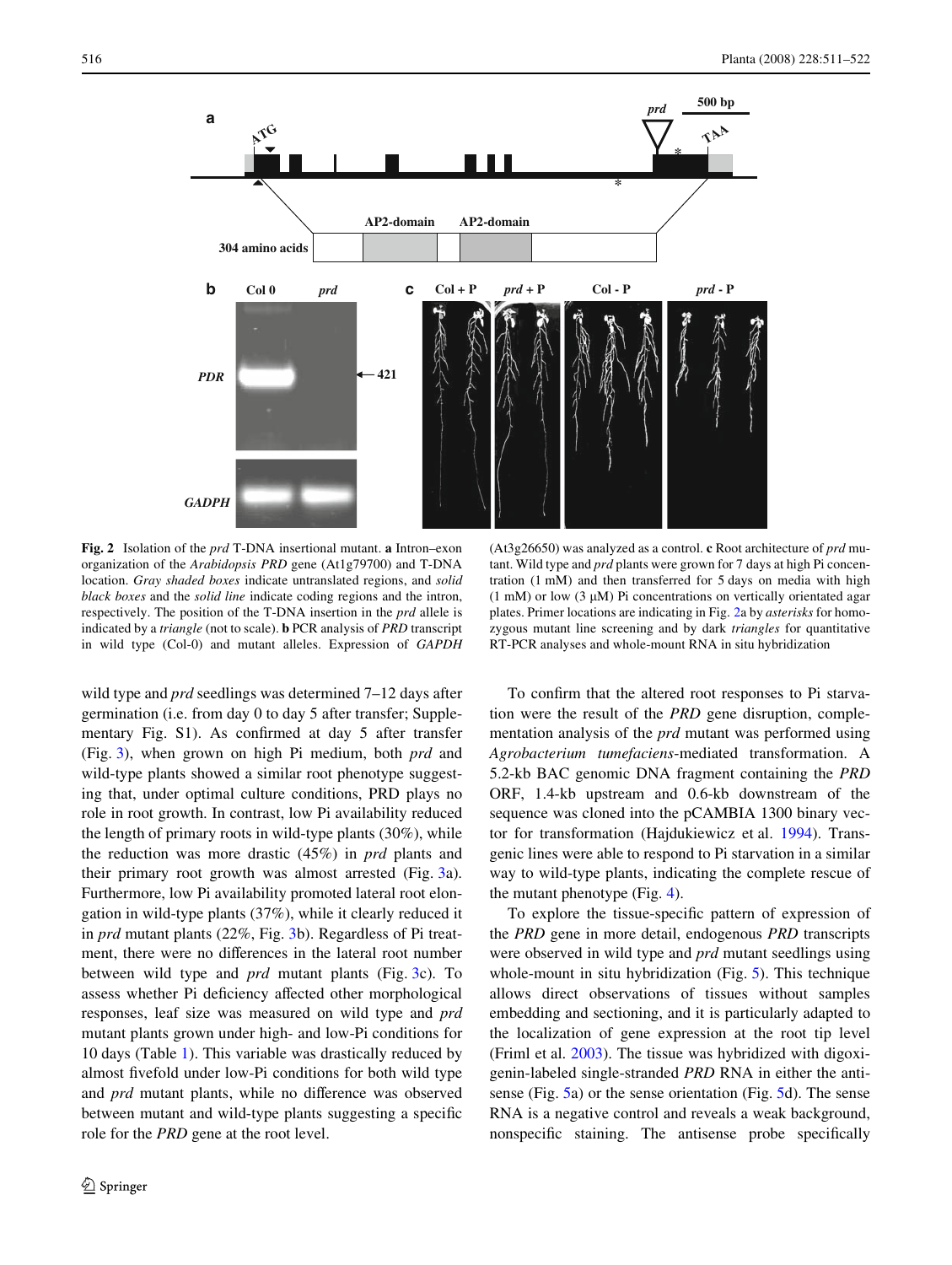

<span id="page-6-0"></span>Fig. 3 Effects of Pi availability on root architecture variables. Wild type (*black bars*) and mutant (*white bars*) seedlings were grown for 7 days at high Pi concentration (1 mM) and then transferred for 5 days on media with high (1 mM) or low (3  $\mu$ M) Pi concentrations on vertically orientated agar plates. **a** Primary root length. **b** Total lateral root length and **c** the number of emerged lateral roots were measured at day 12. All results are the average value  $(\pm SE)$  of 16 seedlings. The *letters* represent statistically homogenous subgroups using the LSD post hoc

hybridizes with the *PRD* mRNA present in the tissue, thereby revealing its spatial distribution. Several other controls were included in the whole-mount experiment such as

<span id="page-6-1"></span>Table 1 Effects of Pi availability on leaf growth

| Arabidopsis<br>line | Leaf area $(cm2)$     |                           |             |  |
|---------------------|-----------------------|---------------------------|-------------|--|
|                     | High Pi               | Low Pi                    | $-P/+P(\%)$ |  |
| Wild type           | 1.409 $(\pm 0.119)^a$ | $0.307 \ (\pm 0.012)^{b}$ | 21.8        |  |
| prd                 | 1.284 $(\pm 0.064)^a$ | $0.356 \ (\pm 0.013)^b$   | 27.8        |  |

Wild type and *prd* mutant seedlings were grown for 10 days in the presence of high (1 mM) or low (3  $\mu$ M) Pi concentrations on vertically orientated agar plates. Whole leaf areas were measured at day 10. All results are the average value of 16 seedlings  $(\pm SE)$ ; letters in superscript represent statistically homogenous subgroups using an LSD post hoc test at a  $\alpha$  = 0.05 significance level



<span id="page-6-2"></span>**Fig. 4** Architectural root analyses of complemented *prd* mutant. Wild type (*black bars*), *prd* mutant (*white bars*) and complemented *prd* mutant (*Cprd*, *hatched bars*) seedlings were grown for 7 days at high Pi concentration (1 mM) and then transferred for 5 days on media with high (1 mM) or low (3  $\mu$ M) Pi concentrations on vertically orientated agar plates. **a** Primary root length and **b** total lateral root length were measured at day 12. All results are the average value  $(\pm SE)$  of 16 seedlings. The letters represent statistically homogenous subgroups using

the 18S ribosomal RNA antisense (Fig. 5g) and sense probe (Fig. [5h](#page-7-0)). Thus, only primary and lateral root tips showed a specific signal, strong and detectable in all the cells and in the thickness of root apex, whereas no signal was observed with the sense probe, validating our analysis at the root apex level. The *PLT1* probe was used as a positive control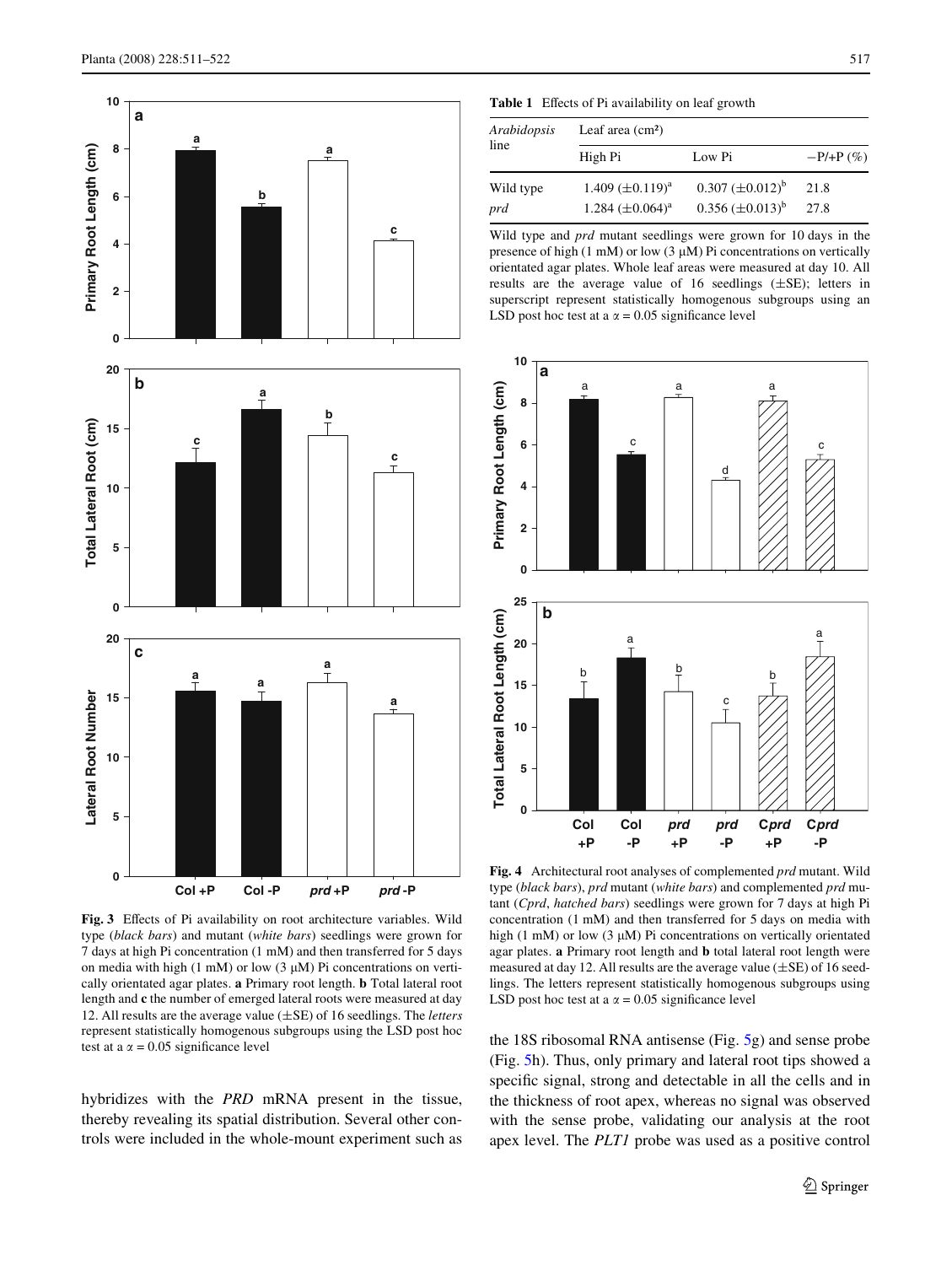

<span id="page-7-0"></span>**Fig. 5** Localization of *PRD* expression in root apex of *Arabidopsis* by whole-mount RNA in situ hybridization. *PRD* antisense probe on primary root of wild-type plants grown in the presence of high (1 mM, **a**) or low Pi (3 M, **b**) Pi concentrations, and on primary root of *prd* mutant plants grown in the presence of high Pi concentration (**c**). **d** *PRD* sense probe on primary root of wild-type plants grown in the presence of high Pi concentration. **e, f** *PRD* antisense probe on lateral roots of wild-type plants grown in the presence of high Pi concentration. **g** 18S ribosomal RNA antisense probe. **h** 18S ribosomal RNA sense probe. **i** *PLT1* antisense probe. Seedlings were grown for 8 days in the presence of high or low Pi concentrations. *c* cortex, *e* endodermis, *ep* epidermis, *p* pericycle, *vb* vascular bundle. *Scale bar* = 20  $\mu$ m. **j** Quantitative RT-PCR analysis of *PRD* expression from whole-root (*white bars*) or dissected root tips (*black bars*) of wild-type seedlings grown for 12 days at high Pi concentration on vertically orientated agar plates

because of its well described expression pattern in the root apex using similar techniques (Aida et al. [2004](#page-10-12)) and it belongs to the same AIL family as the *PRD* gene (Fig. [7i](#page-9-0)). The *PRD* hybridization signal was specifically observed in the root apex, mainly in the central cylinder and the cortex (Fig. [5a](#page-7-0)). A weak signal was also observed in the epidermal cells. Under similar conditions, *PLT1* presented a similar expression pattern but the hybridization signal was strongest in the central cylinder (Fig. [5i](#page-7-0)). Quantitative RT-PCR showed an accumulation of *PRD* mRNA in the apex part of the root compared to the whole root confirming the in situ

localization of the *PRD* gene in the root apex (Fig. [5j](#page-7-0)). Even if the whole-mount in situ hybridization technique was not the adequate technique to quantify gene expression, a slight decrease in the hybridization signal of PRD gene was observed in Pi-starvation plants, especially at the vascular tissue level, compared to those from the control conditions  $(Fig. 5b)$  $(Fig. 5b)$  $(Fig. 5b)$ . Moreover, the weak and diffuse hybridization signal observed with PRD antisense probe in the *prd* mutant plants confirmed the tissue-specific pattern of *PRD* gene expression (Fig.  $5c$  $5c$ ). The weak and diffuse hybridization signal observed in Fig. [5c](#page-7-0) may reveal weak cross-hybridizations with some of the other genes of the AIL family or the presence of *PRD* truncated mRNA. All these converging data confirmed that *PRD* gene expression was tightly linked with meristem activity, in both the primary and lateral roots, and reinforced its functional role in response to Pi privation.

Together, these results clearly showed that *prd* mutation reduced growth of both primary and especially lateral roots under Pi starvation**.** These data suggest that the *PRD* gene plays a role in the regulation of root architectural responses to Pi starvation through its involvement in root elongation.

Root development defect in *prd* mutant was not observed under other nutrient deprivations.

To investigate whether *PRD* was specifically involved in root architectural responses to Pi starvation, we assessed the effects of other nutrient limited conditions including nitrogen  $(-N)$ , sulfur  $(-S)$ , and iron  $(-Fe)$  on the length of the primary and lateral roots. Nutrient starvation affected either primary root or lateral root growth, or both (Fig. [6](#page-8-0)). As expected, the Pi-starved medium inhibited primary root growth (Fig. [6](#page-8-0)a) and stimulated lateral root growth (Fig. [6b](#page-8-0)) in wild-type plants. Primary root length was mainly affected by Pi- or N-starvation and lateral root length was strongly reduced by Pi-, N-, or S-starvation. However, no significant difference was observed between wild type and *prd* mutant plants under starvation conditions at the exception of Pi starvation where highly significant differences were measured for both the primary and lateral roots growth. These results suggest that *PRD* is involved in the regulation of root architecture in responding specifically to Pi-starvation signal.

# The *PRD* gene is not a checkpoint for responses to Pi starvation

To check if the loss of *PRD* affects other characteristic responses to Pi starvation, we conducted several experiments including analysis of gene expression, Pi uptake, and anionic profile.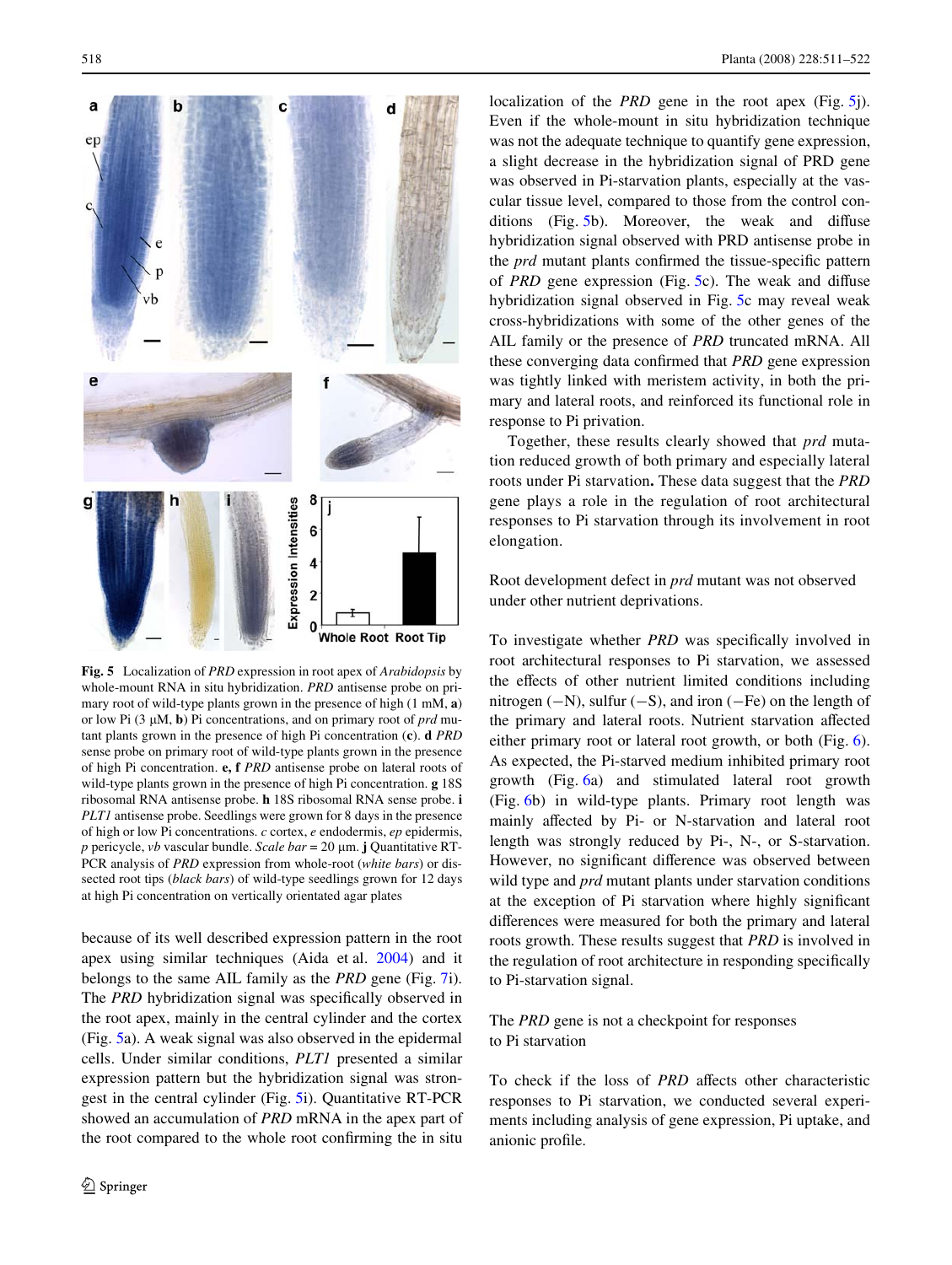

<span id="page-8-0"></span>Fig. 6 Effects of nutrient availability on root architecture variables. Wild type (*black bars*) and *prd* mutant (*white bars*) seedlings were grown for 7 days at high Pi concentration (1 mM) and then transferred for 5 days on media with high Pi concentrations (1 mM) or medium lacking a mineral element (Pi, N, S, Fe) on vertically orientated agar plates. **a** Primary root length and **b** total lateral root length were measured at day 12. All results are the average value  $(\pm SE)$  of 16 seedlings. Comparison of means  $(t$  test) are indicated as non-significant

To study whether the genetic defects in *PRD* had an effect on the expression of Pi–responsive genes, we used quantitative RT-PCR to analyze the expression level of several Pi-starvation-induced genes such as *PHT1*;*1* and *PHT1*;4 (two high-affinity Pi transporters), and *AtACP5* (an acid phosphatase). As previously described, the steadystate transcript levels of these three genes increased noticeably in wild-type plants subjected to Pi starvation (Fig. [7](#page-9-0)). Similar increases were also observed in *prd* mutants that show no significant difference from the wild-type plants grown under Pi deficiency.

With the same rationale, Pi uptake was monitored in wild type and *prd* mutants using <sup>33</sup>P labeling (Supplementary Fig. S2). The results showed that 12 day-old wild-type plants Pi-starved for 5 days increased their Pi uptake rate about fourfold compared to plants supplied with Pi.

Phosphate starvation induced a similar increase in Pi uptake by *prd* mutants.

Finally, anionic profiles of wild type and *prd* mutant plants were analyzed in roots and leaves after 12 days of Pi treatments (Supplementary Fig. S3). In both the roots and leaves, Pi starvation caused a significant reduction in nitrate and Pi contents, and a significant increase in the accumulation of some organic acids such as malate and citrate. Similar changes were observed in wild type and mutant plants indicating that *PRD* mutation did not alter anion accumulation in response to Pi starvation, but that the changes in root development in *prd* mutants were not caused by a general or local decrease in Pi content in the root of this mutant with respect to wild-type plants.

Taken together, these results support the hypothesis that the *PRD* gene does not function as a checkpoint for Pi-starvation responses, but acts specifically as a regulator of root architectural response to Pi starvation.

#### **Discussion**

Since roots often determine the capacity of plants to efficiently explore and exploit the spatially heterogeneous composition of the soil, changes of root architecture are one of the major adaptive responses of plants to Pi starvation. Two of the most consistent root architectural changes that occur during Pi starvation are the reduction in primary root growth and the prolific growth of lateral roots (Williamson et al. [2001;](#page-11-2) Al-Ghazi et al. [2003;](#page-10-7) Nacry et al. [2005](#page-11-3); Sánchez-Calderón et al. [2006](#page-11-14)). As expected, we obtained similar results under our conditions with wild-type plants (Figs. [2c](#page-5-0), [3](#page-6-0)). Recently, it was reported that the reduction in primary growth is a consequence of a determinate program induced by low Pi that inhibits cell division in the primary root meristem and promotes differentiation within the root tips (Sánchez-Calderón et al. [2005\)](#page-11-4). However, low Pi conditions did not lead to complete permanent loss of meristem activity. When plants were transferred from low to high Pi medium, primary root growth was rapidly stimulated (Chen et al. [2000](#page-10-15)). This result suggests a high degree of meristem plasticity in response to external Pi status and an adjustment of root architecture via changes in meristem activity. Moreover, the maintenance of a basal level of meristem function under low Pi conditions could be a basic process to reorient root growth in *Arabidopsis* and is probably under the control of multiple genes, to increase the flexibility of root plasticity responses.

Despite their important implications, little is known about the molecular events controlling for Pi sensing and the effect of Pi starvation on root system architecture. Several studies have provided new insights into the genetic components involved in root architectural adaptive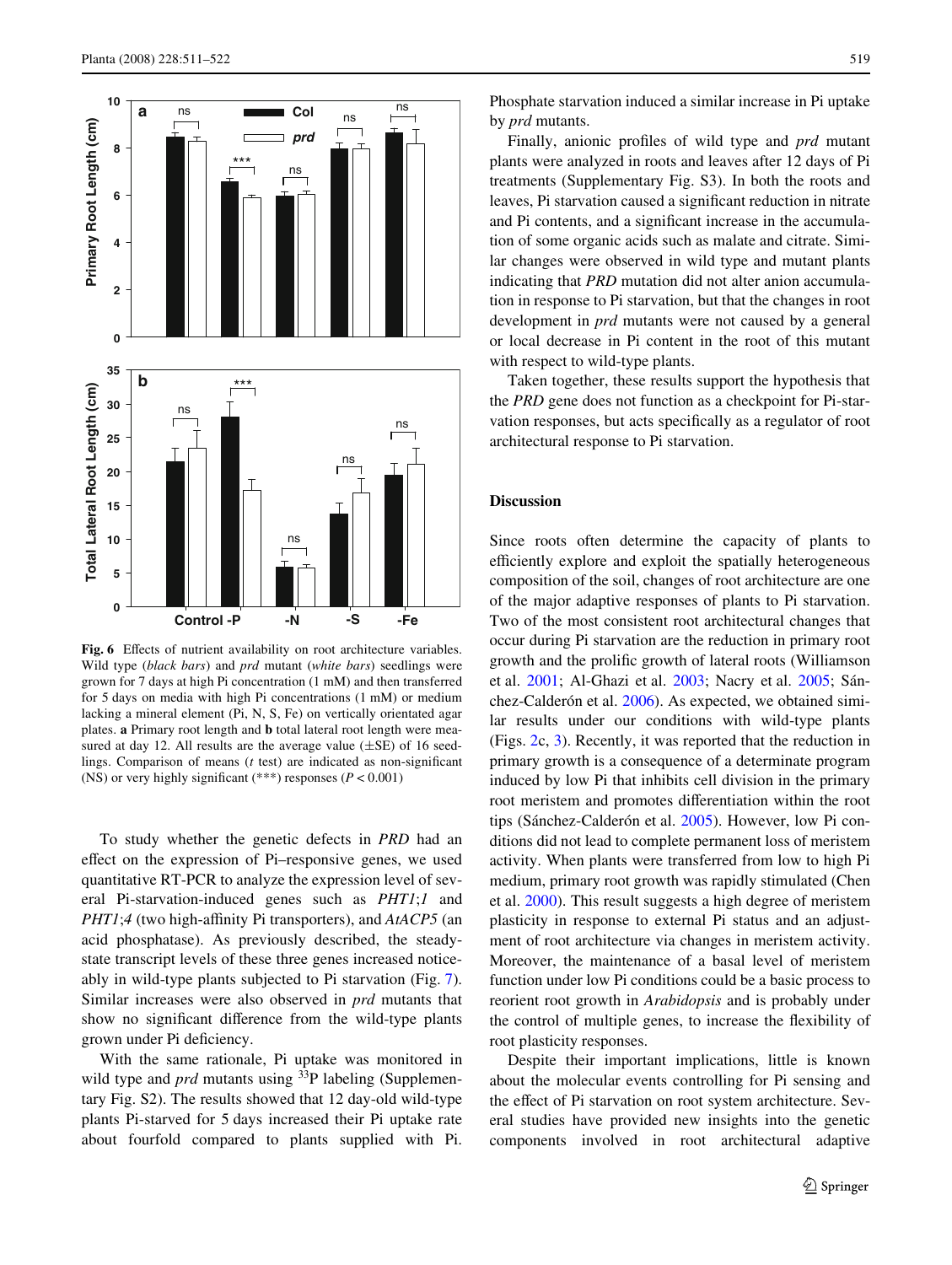<span id="page-9-0"></span>**Fig.** 7 Effect of Pi availability on the expression profiles of the *Arabidopsis PRD*, *AtACP5*, *PHT1*;*1* and *PHT1*;*4* genes. **a** Quantitative RT-PCR analyses of *PRD*, **b** *AtACP5*, **c** *PHT1*;*1*, and **d** *PHT1*;*4* gene expression. Relative levels of expression are expressed in arbitrary units. Wild type (*black bars*) and *prd* mutant (*white bars*) seedlings were grown for 7 days at high Pi concentration (1 mM) and then transferred for 5 days on media with high (1 mM) or low (3  $\mu$ M) Pi concentrations on vertically orientated agar plates. Root gene expressions were measured at day 12. Data correspond to the average values  $(\pm SE)$  of three independent measurements



responses to Pi availability (Ticconi et al. [2004](#page-11-13); Sánchez-Calderón et al. [2006](#page-11-14); Svistoonoff et al. [2007](#page-11-16)). The data presented in this work showed that mRNA accumulation of PRD, an AP2/ERF transcription factor, in *Arabidopsis* roots was regulated by the Pi content of the medium and strongly repressed by Pi deficiency (Figs.  $1, 7$  $1, 7$  $1, 7$ ). The physiological function of the *PRD* gene was analyzed through the null allele mutant line *prd*. The effects of Pi availability on architectural root variables were compared between wild type and *prd* mutant plants (Figs. [2](#page-5-0)c, [3\)](#page-6-0). Mutants displayed shorter primary roots under Pi-starvation conditions than wild-type plants. Moreover, low Pi availability clearly reduced lateral root elongation in *prd* mutant plants, whereas it promoted it in wild-type plants. These results suggest that the *PRD* gene is involved in the regulation of root architectural responses to Pi starvation by controlling primary and lateral root elongation. This is in agreement with the tissue-specific expression pattern of the *PRD* gene which was specifically observed in the apex in both the primary and lateral roots (Fig.  $5$ ). In addition, no difference was observed in the emergence of lateral roots between *prd* and wild-type plants suggesting that the *PRD* gene was not directly involved in the initiation and emergence of root primordia, but in the constitutive control of root growth. It should be emphasized that both the *prd* and wild-type plants showed similar root architectural responses to the lack of other nutrients, including nitrate, sulfur, and iron (Fig.  $6$ ), and thus, conferring a specific role for PRD in the regulation of root architecture under Pi-starvation conditions. Other typical Pi-starvation responses such as leaf size reduction (Table [1](#page-6-1)), induction of high-affinity Pi transporters and acid phosphatase gene expression (Fig. [7](#page-9-0)), and Pi influx, as well as endogenous Pi content were similar in *prd*  mutant and wild-type plants (Supplementary Figs. S2, S3). Overall, these data suggest that the *PRD* gene does not function as a checkpoint in the cascade of Pi-starvation responses, but acts specifically as a modulator of root growth in response to Pi deprivation. A complex series of signaling cascades that control plant responses to Pi starvation is emerging to include several transcription factors such as AtWRKY75, a WRKY transcription factor (Devaiah et al. [2007\)](#page-10-5), or PHR1, a myb transcription factor (Rubio et al. [2001](#page-11-11)), but these genes appear to control a wide range of Pi-starvation responses. To our knowledge, PRD is the first identified molecular element that can act specifically on the root architecture in responses to Pi deprivation and does not seems to be involved in other starvation responses (Fig[.7](#page-9-0); supplementary data). Our results underline the complexity and the diversity of the signaling cascades involved in the responses to Pi privation. Nevertheless, it is important to notice that public microarray database analysis through Genevestigator [\(https://www.genevestigator.ethz.](https://www.genevestigator.ethz.ch/)  $\frac{\text{ch}}{\text{ch}}$  show that At1g79700 gene expression was affected in the shoots by different stress suggesting a more general role of PRD in the adaptive responses of the plant to fluctuant environments.

Interestingly, *PRD* belongs to the *AINTEGUMENTA*like (*AIL*) gene family (Nole-Wilson et al. [2005](#page-11-17)). *AIL* genes are mainly expressed in actively growing and developing tissues and may specify meristematic or division-competent states (Nole-Wilson et al. [2005](#page-11-17)). Several genes of the *AIL* family have been functionally characterized. *APETALA2* (*AP2*), one of the founding members of the *AP2* family, is a floral homeotic gene that specifies sepal and petal identity (Bowman et al. [1991\)](#page-10-16). *AINTEGUMENTA* (*ANT*) is required for integument initiation and promotion of growth within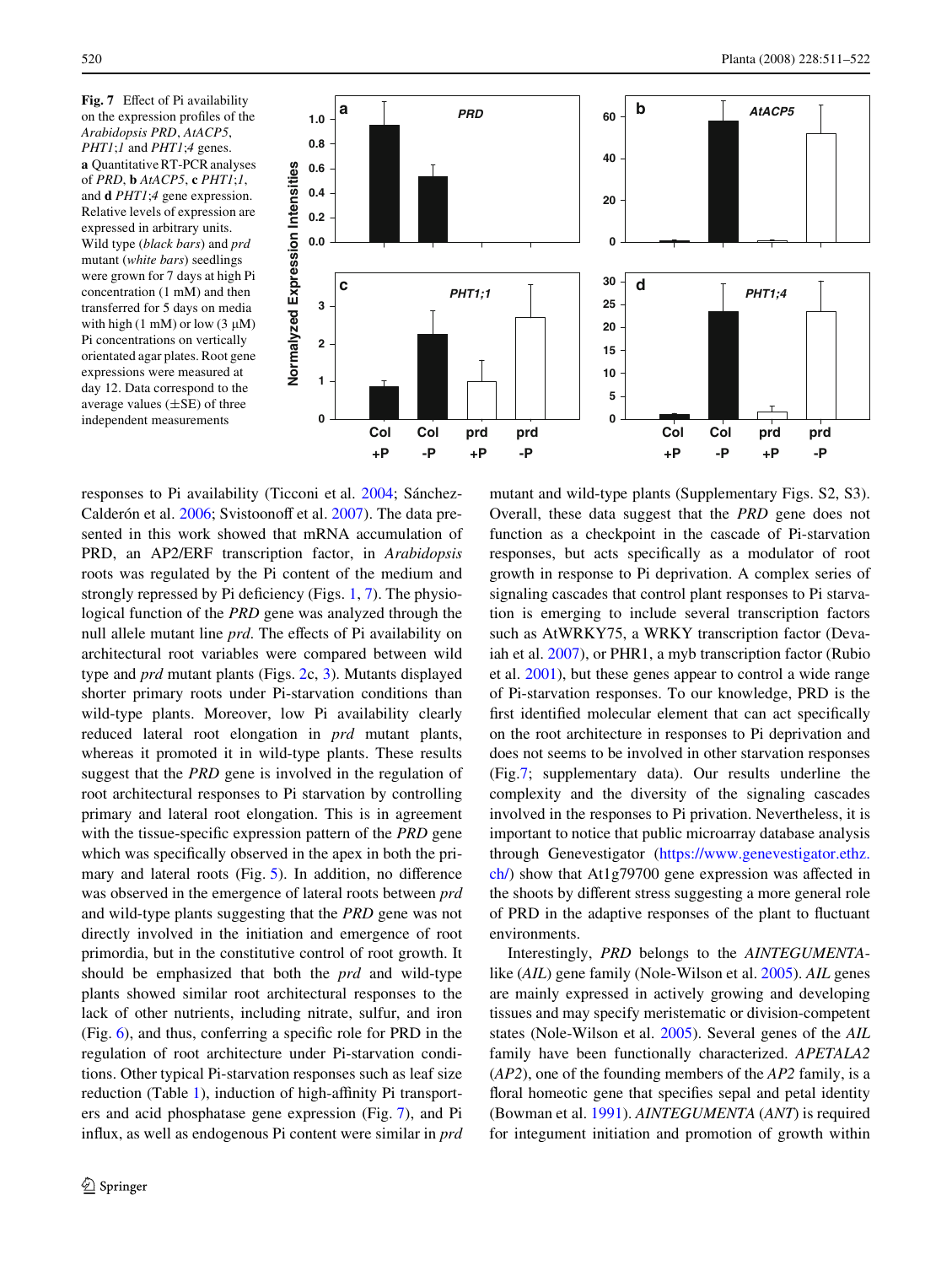developing floral organs (Elliott et al. [1996;](#page-10-10) Klucher et al. [1996](#page-10-11)). BABY BOOM (BBM) has been reported to be involved in a variety of critical plant cellular functions and is preferentially expressed in seeds (Boutilier et al. [2002](#page-10-17)). *BBM* is likely to promote cell proliferation and morphogenesis during embryogenesis. Recently, a clade of four *PLT* homologs was found to be required for specification and maintenance of stem cells within the root apical meristem and was necessary for the root formation (Aida et al. [2004](#page-10-12); Galinha et al. [2007\)](#page-10-18). On the other hand, all the *AIL* genes were expressed in multiple plant tissues, and at higher levels in young tissues (seedlings, roots, inflorescences, seeds, siliques) compared to older tissues (mature rosette leaves, stems). These data confirm that *AIL* genes are important regulators of floral and root development and are consistent with the possible role of *AIL* genes in the specification of meristem states. In this context, PRD should be considered as a constitutive element necessary for primary and lateral roots growth. PRD should be considered as a root factor functioning as a fine tune to adjust root growth and architecture in response to low external Pi availability. However, even in *prd* mutants, we did not observe a completely growth-arrested or truncated root system in response to Pi privation but rather a slowing down of root growth, suggesting that PRD is one of the components of the signaling pathway by which Pi starvation modulates primary and lateral roots growth. The lack of drastic phenotype also raised the issue of the functional redundancy. Based on the Needleman-Wunsch global alignment algorithm to find the optimum alignments, *PRD* gene presents 72% of similarity with At1g16060, another member of the AIL family (Nole-Wilson et al. [2005](#page-11-17)). These high sequence similarities may imply a partial functional redundancy. Future studies will define at a cellular level the role of *PRD* gene in cell division and/or cell elongation processes and will focus on dissecting the interacting components involved in the regulation of root architecture.

**Acknowledgments** This work was supported in part by the INRA ECOGENE programme. JJCC and JR received a research fellowship from Consejeria de Educacion y Ciencia (Junta de Andalucía, Spain).

#### **References**

- <span id="page-10-12"></span>Aida M, Beis D, Heidstra R, Willemsen V, Blilou I, Galinha C, Nussaume L, Noh YS, Amasino R, Scheres B (2004) The PLETHORA genes mediate patterning of the *Arabidopsis* root stem cell niche. Cell 119:109–120
- <span id="page-10-7"></span>Al-Ghazi Y, Muller B, Pinloche S, Tranbarger TJ, Nacry P, Rossignol M, Tardieu F, Doumas P (2003) Temporal response of *Arabidopsis* root architecture to phosphate starvation: evidence for the involvement of auxin signalling. Plant Cell Environ 26:1053– 1066
- <span id="page-10-13"></span>Alonso JM, Stepanova AN, Leisse TJ, Kim CJ, Chen H, Shinn P, Stevenson DK, Zimmerman J, Barajas P, Cheuk R, Gadrinab C,

Heller C, Jeske A, Koesema E, Meyers CC, Parker H, Prednis L, Ansari Y, Choy N, Deen H, Geralt M, Hazari N, Hom E, Karnes M, Mulholland C, Ndubaku R, Schmidt I, Guzman P, Aguilar-Henonin L, Schmid M, Weigel D, Carter DE, Marchand T, Risseeuw E, Brogden D, Zeko A, Crosby WL, Berry CC, Ecker JR (2003) Genome-wide insertional mutagenesis of *Arabidopsis thaliana*. Science 301:653–657

- <span id="page-10-17"></span>Boutilier K, Offringa R, Sharma VK, Kieft H, Ouellet T, Zhang L, Hattori J, Liu CM, van Lammeren AA, Miki BL, Custers JB, Van Lookeren Campagne MM (2002) Ectopic expression of BABY BOOM triggers a conversion from vegetative to embryonic growth. Plant Cell 14:1737–1749
- <span id="page-10-16"></span>Bowman JL, Drews GN, Meyerowitz EM (1991) Expression of the Arabidopsis floral homeotic gene AGAMOUS is restricted to specific cell types late in flower development. Plant Cell 3:749–758
- <span id="page-10-15"></span>Chen DL, Delatorre CA, Bakker A, Abel S (2000) Conditional identification of phosphate-starvation-response mutants in *Arabidopsis thaliana*. Planta 211:13–22
- <span id="page-10-6"></span>Clough SJ, Bent AF (1998) Floral dip: a simplified method for *Agrobacterium*-mediated transformation of *Arabidopsis thaliana*. Plant J 16:735–743
- <span id="page-10-5"></span>Devaiah BN, Karthikeyan AS, Raghothama KG (2007) WRKY75 transcription factor is a modulator of phosphate acquisition and root development in *Arabidopsis*. Plant Physiol 143:1789–1801
- <span id="page-10-9"></span>El Kassis E, Cathala N, Rouached H, Fourcroy P, Berthomieu P, Terry N, Davidian JC (2007) Characterization of a selenate-resistant *Arabidopsis* mutant. Root growth as a potential target for selenate toxicity. Plant Physiol 143:1231–1241
- <span id="page-10-10"></span>Elliott RC, Betzner AS, Huttner E, Oakes MP, Tucker WQ, Gerentes D, Perez P, Smyth DR (1996) *AINTEGUMENTA*, an *APETALA2* like gene of *Arabidopsis* with pleiotropic roles in ovule development and floral organ growth. Plant Cell 8:155-168
- <span id="page-10-8"></span>Friml J, Benkova E, Mayer U, Palme K, Muster G (2003) Automated whole mount localisation techniques for plant seedlings. Plant J 34:115–124
- <span id="page-10-18"></span>Galinha C, Hofhuis H, Luijten M, Willemsen V, Blilou I, Heidstra R, Scheres B (2007) PLETHORA proteins as dose-dependent master regulators of *Arabidopsis* root development. Nature 449:1053– 1057
- <span id="page-10-14"></span>Hajdukiewicz P, Svab Z, Maliga P (1994) The small, versatile pPZP family of *Agrobacterium* binary vectors for plant transformation. Plant Mol Biol 25:989–994
- <span id="page-10-4"></span>Hammond JP, Bennett MJ, Bowen HC, Broadley MR, Eastwood DC, May ST, Rahn C, Swamp R, Woolaway KE, White PJ (2003) Changes in gene expression in *Arabidopsis* shoots during phosphate starvation and the potential for developing smart plants. Plant Physiol 132:578–596
- <span id="page-10-0"></span>Hinsinger P (2001) Bioavailability of soil inorganic P in the rhizosphere as affected by root-induced chemical changes: a review. Plant Soil 237:173–195
- <span id="page-10-11"></span>Klucher KM, Chow H, Reiser L, Fischer RL (1996) The *AINTEGU-MENTA* gene of *Arabidopsis* required for ovule and female gametophyte development is related to the floral homeotic gene *APETALA2*. Plant Cell 8:137–153
- <span id="page-10-1"></span>Linkohr BI, Williamson LC, Fitter AH, Leyser HM (2002) Nitrate and phosphate availability and distribution have different effects on root system architecture of *Arabidopsis*. Plant J 29:751–760
- <span id="page-10-2"></span>López-Bucio J, Hernández-Abreu E, Sánchez-Calderón L, Nieto-Jacobo MF, Simpson J, Herrera-Estrella L (2002) Phosphate availability alters architecture and causes changes in hormone sensitivity in the *Arabidopsis* root system. Plant Physiol 129:244– 256
- <span id="page-10-3"></span>López-Bucio J, Hernández-Abreu E, Sánchez-Calderón L, Pérez-Torres A, Rampey RA, Bartel B, Herrera-Estrella L (2005) An auxin transport independent pathway is involved in phosphate stress-induced root architectural alterations in *Arabidopsis*. Identification